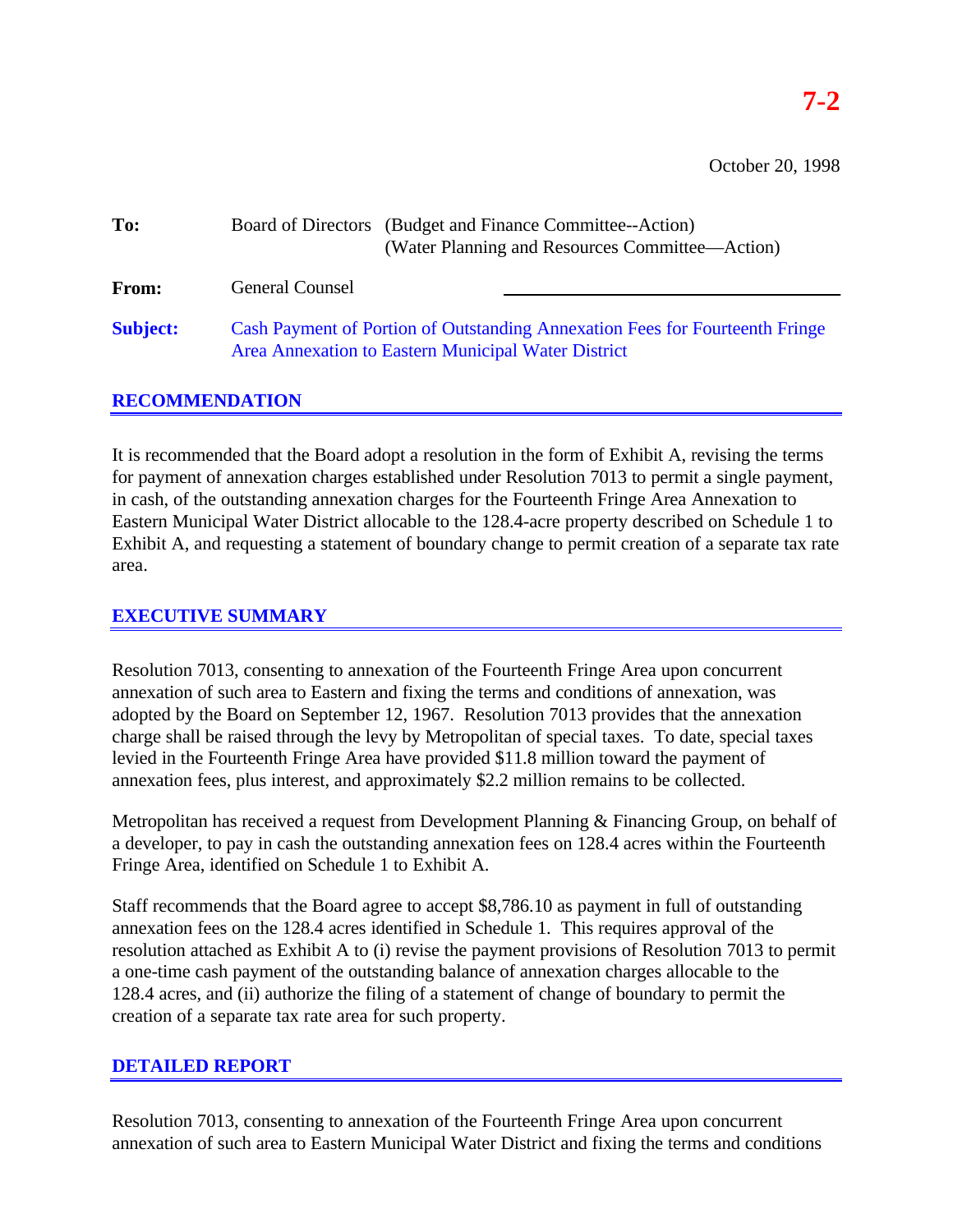of annexation, was adopted by the Board on September 12, 1967. The Fourteenth Fringe Area, consisting of a net area of 26,540 acres charged the then current annexation rate with 6049.77 acres for Metropolitan's Lake Skinner reservoir site totaling a gross area of 32,589.77 acres, was concurrently annexed to Metropolitan and to Eastern on October 23, 1967. Resolution 7013 fixes the annexation charge at \$5,310,000 (with interest on the unpaid balance at 4% per annum) and provides that this charge shall be raised through the levy of special taxes.

Metropolitan's annexation fees for the Fourteenth Fringe Area have been collected through the levy of special taxes annually since fiscal year 1968-69. The tax rate approved by the Board to be levied in this tax rate area for fiscal year 1998-99 is the maximum tax rate of .1964%, consisting of the basic tax levy of .0089% plus .1875% to provide for the payment of annexation fees. To date, special taxes levied in the Fourteenth Fringe Area have provided \$11.8 million toward the payment of annexation fees and interest thereon, and approximately \$2.2 million remains to be collected. At current assessed valuation, Metropolitan expects to collect approximately \$1,015,600 in annexation levies in 1998-99; staff calculates that, assuming no changes in assessed valuation or tax rate, the annexation fees should be paid in full in about 3 years.

Metropolitan has received a request from Development Planning & Financing Group, on behalf of a developer, to pay in cash the outstanding annexation fees on 128.4 acres within the Fourteenth Fringe Area. These 128.4 acres are identified on Schedule 1 to the attached resolution. This payment by the developer would remove Metropolitan's special taxes for annexation fees from the tax rolls after this fiscal year, reducing the future tax burden on this property. Prorating the outstanding annexation fees according to the assessed valuation, the amount attributable to the 128.4 acres is \$8,786.10 prior to June 30, 1999.

Staff recommends that the Board agree to accept \$8,786.10 prior to June 30, 1999, as payment in full of outstanding annexation fees on the 128.4 acres identified in Schedule 1. This requires approval of the resolution attached as Exhibit A to (i) revise the payment provisions established under Resolution 7013, which states that annexation fees will be raised through the levy of special taxes, to permit a one-time cash payment of the outstanding balance of annexation charges allocable to the 128.4 acres, and (ii) authorize the creation of a separate tax rate area for this property, so that Metropolitan may levy property taxes at a rate different from the property tax rate for the remainder of the Fourteenth Fringe Area (which will still be responsible for amortization of annexation fees).

SBB:mg

**Attachment 7-2A**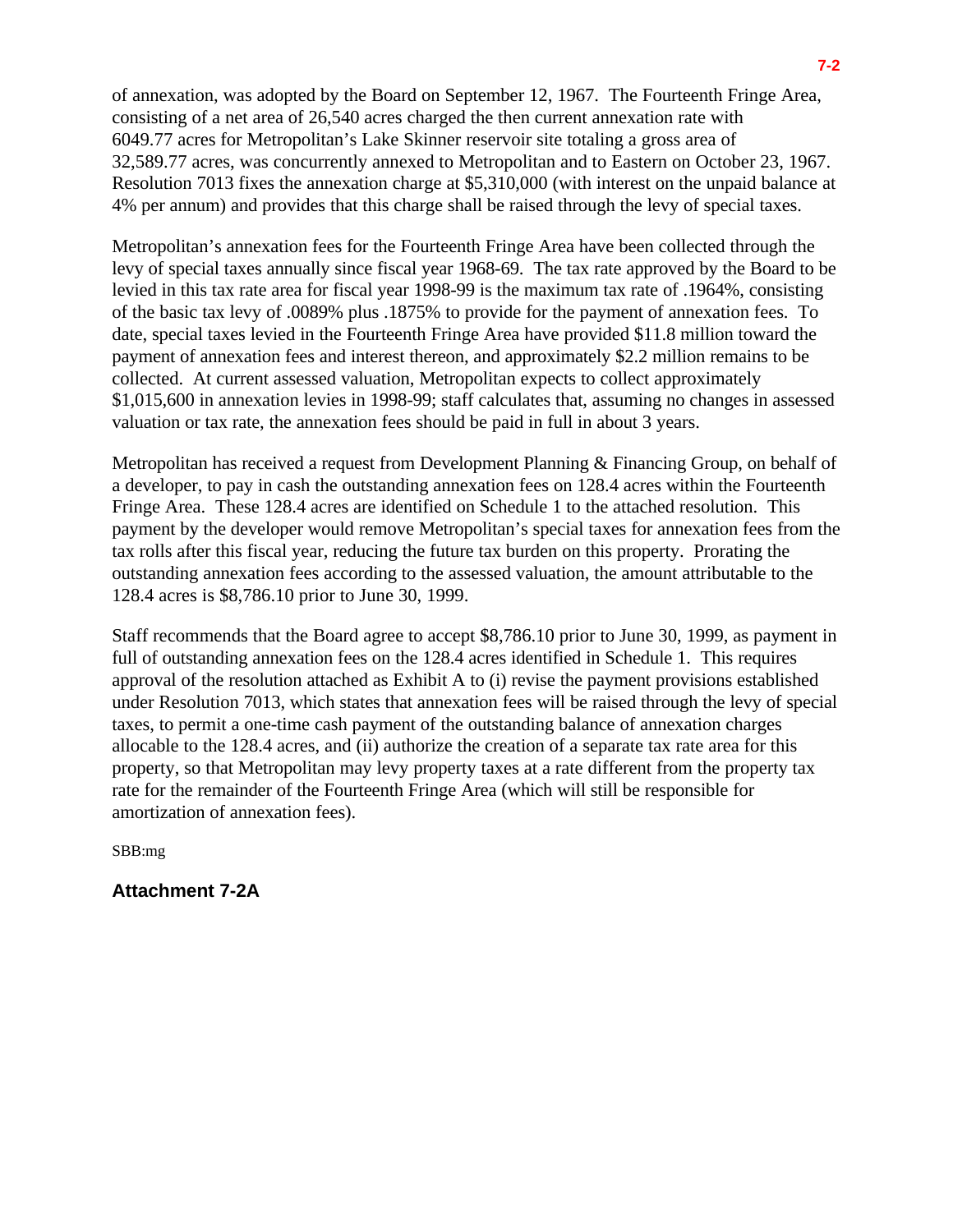$\overline{a}$ 

 $\overline{a}$ 

#### **Attachment A**

## **EXHIBIT A**

#### THE METROPOLITAN WATER DISTRICT OF SOUTHERN CALIFORNIA

#### RESOLUTION \_\_\_\_

# **RESOLUTION OF THE BOARD OF DIRECTORS OF THE METROPOLITAN WATER DISTRICT OF SOUTHERN CALIFORNIA AMENDING RESOLUTION 7013 AND AUTHORIZING THE CREATION OF SEPARATE TAX RATE AREAS**

WHEREAS, by Resolution 7013, adopted at its meeting held September 12, 1967, the Board of Directors (Board) of The Metropolitan Water District of Southern California (Metropolitan) consented to the annexation to Metropolitan of the Fourteenth Fringe Area, upon the concurrent annexation of such area to Eastern Municipal Water District, and fixed the terms and conditions of such annexation to Metropolitan;

WHEREAS, annexation of the Fourteenth Fringe Area to Metropolitan was completed effective October 23, 1967;

WHEREAS, Resolution 7013 establishes the charge for annexation of the Fourteenth Fringe Area into Metropolitan at \$5,310,000, and provides that such charge (together with interest on the unpaid balance thereof) shall be raised by special taxes levied by Metropolitan, commencing with fiscal year 1968-69;

WHEREAS, Metropolitan has levied special taxes for the payment of annexation charges (and interest thereon) annually since fiscal year 1968-69, and a portion of such charges in the amount of \$2.2 million is still outstanding;

WHEREAS, the owners of the properties within the Fourteenth Fringe Area identified in Schedule 1, consisting of 128.4 acres, have offered to pay the portion of the remaining annexation charges attributable to such 128.4 acres in cash;

WHEREAS, the portion of outstanding annexation fees for the Fourteenth Fringe Area which is allocable to the 128.4 acres, determined according to the 1998-99 assessed valuation of the 128.4 acres over the 1998-99 assessed valuation of the entire Fourteenth Fringe Area, is \$8,786.10;